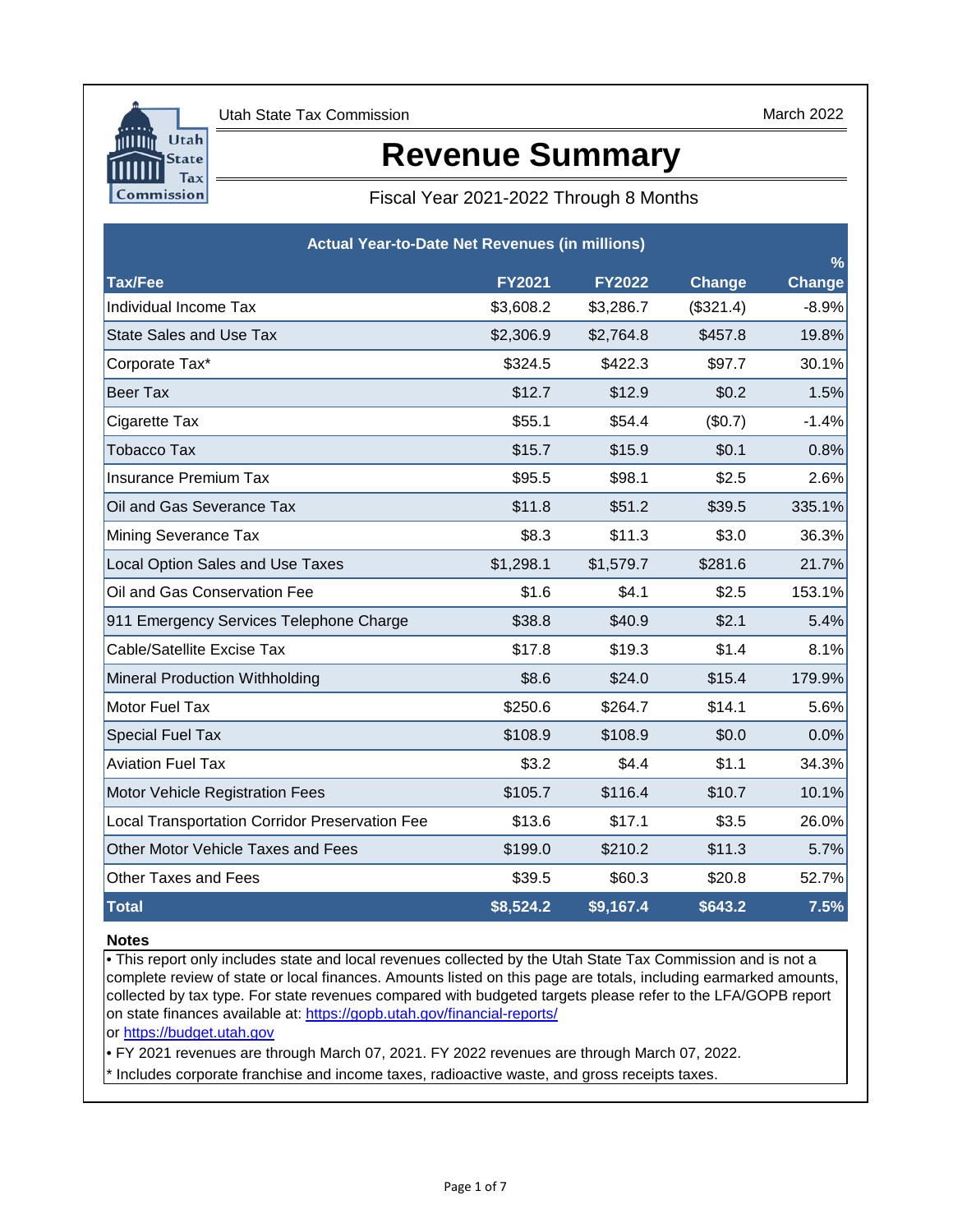*Preliminary Information Subject to Audit*

|  |  | TC-23 Rev. 9/17 Printed: 3/10/2022 |
|--|--|------------------------------------|

|                                                |                                    | <b>Transactions from</b><br>07/01/2020 to 03/07/2021 | <b>Transactions from</b><br>07/01/2021 to 03/07/2022 | <b>Millin</b> Utah                             |  |                      |
|------------------------------------------------|------------------------------------|------------------------------------------------------|------------------------------------------------------|------------------------------------------------|--|----------------------|
| <b>Revenue and Refund</b><br><b>Comparison</b> | <b>Fiscal Year</b><br>Fiscal Month | 2021<br>$01 - 08$                                    | <b>Fiscal Year</b><br><b>Fiscal Month</b>            | 2022<br>$01 - 08$                              |  | <b>IIIIIII</b> State |
|                                                |                                    |                                                      |                                                      |                                                |  | Commission           |
| **** BY FUND TYPE ****                         |                                    | ------- Fiscal Year 2021 Month 01 - 08 -------       |                                                      | ------- Fiscal Year 2022 Month 01 - 08 ------- |  |                      |

|                                       |             |                      |                |                    |                      |                 |                    | <b>Net Amount</b> | <b>Net</b> |
|---------------------------------------|-------------|----------------------|----------------|--------------------|----------------------|-----------------|--------------------|-------------------|------------|
| <b>Categorized by Fund Type</b>       |             | <b>Gross Revenue</b> | Refunds        | <b>Net Revenue</b> | <b>Gross Revenue</b> | Refunds         | <b>Net Revenue</b> | Change            | Change%    |
| Clearing                              |             | 1,928,455            | 26,876         | 1,955,332          | 6,309,092            | (171, 518)      | 6,137,574          | 4,182,242         | 213.9%     |
| Education/Uniform School              |             | 4,317,023,534        | (371,030,069)  | 3,945,993,465      | 4,100,177,645        | (362, 251, 333) | 3,737,926,312      | (208, 067, 153)   | $-5.3%$    |
| <b>Fiduciary Fund</b>                 |             | 1,464,720,686        | (9,901,737)    | 454,818,949,       | 1,751,051,522        | (6,505,818)     | 1,744,545,704      | 289,726,754       | 19.9%      |
| <b>General Fund Restricted</b>        |             | 108,283,338          | (2,058)        | 108,281,281        | 140.209.050          | (12, 698)       | 140,196,352        | 31.915.071        | 29.5%      |
| General Fund Unrestricted             |             | 1,953,790,541        | (36, 392, 132) | 1,917,398,409      | 2,318,567,267        | (19,066,834)    | 2,299,500,433      | 382,102,024       | 19.9%      |
| <b>Proprietary Fund</b>               |             | 25,925,104           |                | 25,925,104         | 31,105,161           |                 | 31,105,161         | 5,180,057         | 20.0%      |
| <b>Special Revenue</b>                |             | 102,453,845          | (208, 385)     | 102,245,460        | 126,564,357          | (289, 712)      | 126,274,645        | 24,029,185        | 23.5%      |
| <b>Transportation Fund</b>            |             | 460,919,627          | (12,300,938)   | 448,618,688        | 483,815,687          | (8,247,350)     | 475,568,338        | 26,949,649        | 6.0%       |
| <b>Transportation Investment Fund</b> |             | 518,965,412          |                | 518,965,412        | 606.190.281          |                 | 606,190,281        | 87,224,868        | 16.8%      |
|                                       | Net Revenue | 8,954,010,543        | (429,808,442)  | 8,524,202,101      | 9,563,990,062        | (396, 545, 263) | 9,167,444,799      | 643,242,698       | 7.5%       |

<span id="page-1-4"></span><span id="page-1-3"></span><span id="page-1-2"></span><span id="page-1-1"></span><span id="page-1-0"></span>

| <b>Revenue and Refund</b><br>Comparison                | <b>Fiscal Year</b><br><b>Fiscal Month</b> | <b>Transactions from</b><br>07/01/2020 to 03/07/2021<br>2021<br>$01 - 08$ |                    | <b>Fiscal Year</b><br><b>Fiscal Month</b> | <b>Transactions from</b><br>07/01/2021 to 03/07/2022<br>2022<br>$01 - 08$ |                    |                             | Utah<br>State<br>,,,,,,<br>Tax<br>Commission |
|--------------------------------------------------------|-------------------------------------------|---------------------------------------------------------------------------|--------------------|-------------------------------------------|---------------------------------------------------------------------------|--------------------|-----------------------------|----------------------------------------------|
| **** BY REVENUE SOURCE. FUND. TAX/FEE ****             |                                           | ------ Fiscal Year 2021 Month 01 - 08 ------                              |                    |                                           | ------- Fiscal Year 2022 Month 01 - 08 ------                             |                    |                             |                                              |
| Categorized by Revenue Source / Fund Type / Tax or Fee | <b>Gross Revenue</b>                      | Refunds                                                                   | <b>Net Revenue</b> | <b>Gross Revenue</b>                      | <b>Refunds</b>                                                            | <b>Net Revenue</b> | <b>Net Amount</b><br>Change | Net<br>Change%                               |
| 911 Emergency Services Telephone Charge:               | 38,774,122                                | (239)                                                                     | 38,773,883         | 40,859,398                                | (1, 491)                                                                  | 40,857,907         | 2,084,024                   | 5.4%                                         |
| <b>General Fund Restricted</b>                         |                                           |                                                                           |                    |                                           |                                                                           |                    |                             |                                              |
| <b>Computer Aided Dispatch</b>                         | (110)                                     |                                                                           | (110)              |                                           | $\overline{\phantom{a}}$                                                  |                    | 110                         | $-100.0%$                                    |
| Statewide Unified E-911 Emergency Services             | 7,159,370                                 |                                                                           | 7,159,370          | 7.451.438                                 |                                                                           | 7.451.438          | 292,068                     | 4.1%                                         |
| Utah Statewide Radio System - Emergency Services       | 15.109.228                                |                                                                           | 15,109,228         | 15.727.685                                | $\overline{\phantom{a}}$                                                  | 15.727.685         | 618.457                     | 4.1%                                         |
| <b>General Fund Unrestricted</b>                       |                                           |                                                                           |                    |                                           |                                                                           |                    |                             |                                              |
| Public Safety Answering Point - Public Safety          | 1,201,546                                 |                                                                           | 1,201,546          | 1,239,638                                 |                                                                           | 1,239,638          | 38,092                      | 3.2%                                         |
| <b>Special Revenue</b>                                 |                                           |                                                                           |                    |                                           |                                                                           |                    |                             |                                              |
| Public Safety Answering Point - Local Dispatch         | 15,304,088                                | (239)                                                                     | 15,303,849         | 15.956.738                                | (1.472)                                                                   | 15.955.266         | 651.417                     | 4.3%                                         |
| Universal Public Telecommunications Service            |                                           |                                                                           |                    | 483,899                                   | (19)                                                                      | 483,880            | 483,880                     |                                              |
| <b>Aviation Fuel Tax:</b>                              | 3,253,476                                 | (14, 172)                                                                 | 3,239,303          | 4,357,705                                 | (7, 285)                                                                  | 4,350,420          | 1,111,117                   | 34.3%                                        |
| <b>Transportation Fund</b>                             |                                           |                                                                           |                    |                                           |                                                                           |                    |                             |                                              |
| <b>Aviation Fuel Tax</b>                               | 3,253,476                                 | (14, 172)                                                                 | 3,239,303          | 4,357,705                                 | (7, 285)                                                                  | 4,350,420          | 1,111,117                   | 34.3%                                        |
| Beer Tax:                                              | 12,712,300                                | o.                                                                        | 12,712,300         | 12,901,285                                | (1, 334)                                                                  | 12,899,952         | 187,652                     | 1.5%                                         |
| <b>General Fund Restricted</b>                         |                                           |                                                                           |                    |                                           |                                                                           |                    |                             |                                              |
| Alcohol Beverage Enforcement & Treatment Account       | 5,903,435                                 |                                                                           | 5,903,435          | 6,667,314                                 | $\overline{\phantom{a}}$                                                  | 6,667,314          | 763,880                     | 12.9%                                        |
| <b>General Fund Unrestricted</b>                       |                                           |                                                                           |                    |                                           |                                                                           |                    |                             |                                              |
| Beer Tax                                               | 6.808.865                                 | $\overline{\phantom{a}}$                                                  | 6,808,865          | 6,233,971                                 | (1, 334)                                                                  | 6,232,637          | (576, 228)                  | $-8.5%$                                      |
| <b>Cable/Satellite Excise Tax:</b>                     | 17,817,428                                | ı                                                                         | 17,817,428         | 19,257,624                                | l,                                                                        | 19,257,624         | 1,440,196                   | 8.1%                                         |
| <b>General Fund Unrestricted</b>                       |                                           |                                                                           |                    |                                           |                                                                           |                    |                             |                                              |
| Multi-Channel Video or Audio Service                   | 17.817.428                                |                                                                           | 17,817,428         | 19,257,624                                |                                                                           | 19.257.624         | 1.440.196                   | 8.1%                                         |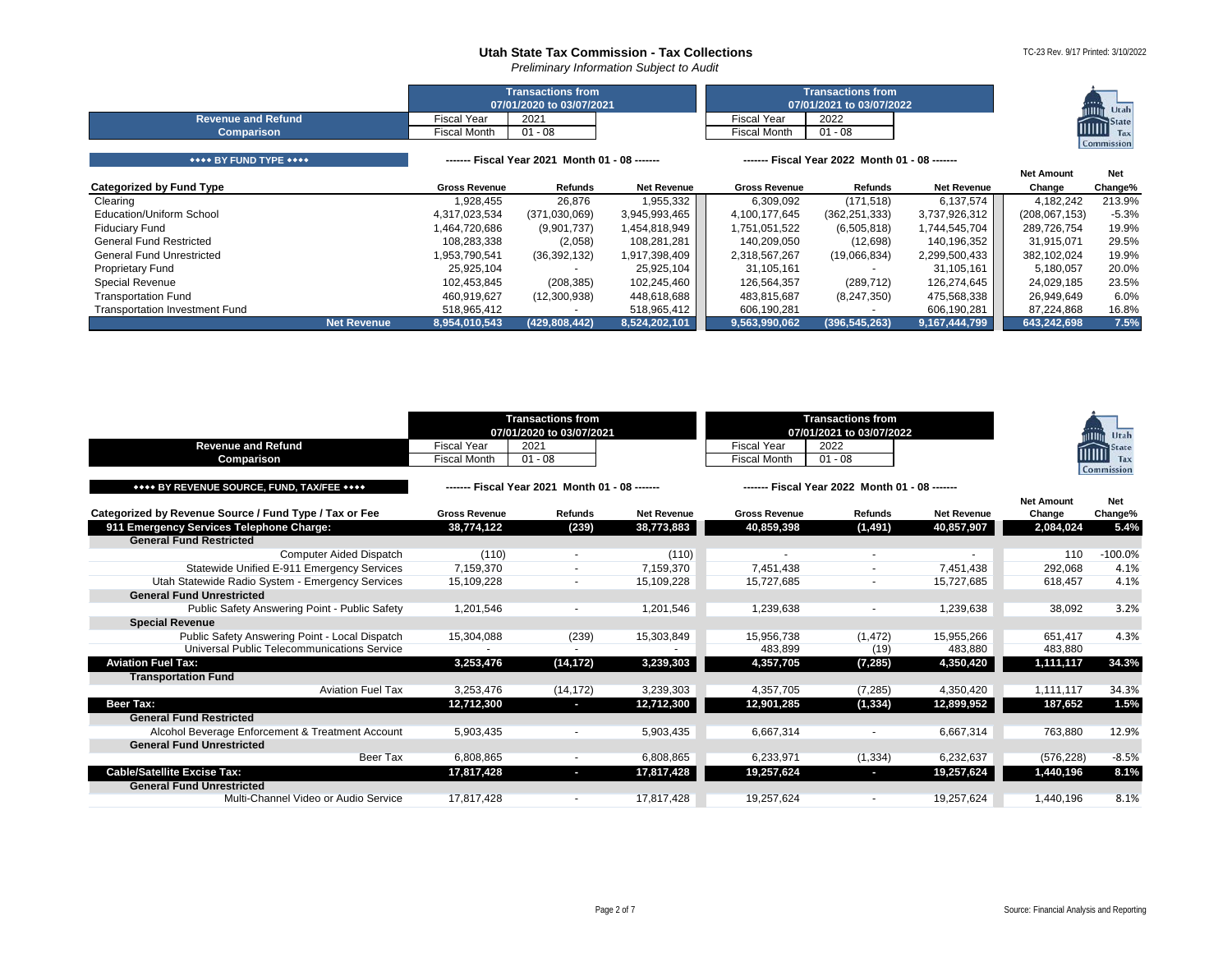*Preliminary Information Subject to Audit*

TC-23 Rev. 9/17 Printed: 3/10/2022

<span id="page-2-4"></span><span id="page-2-3"></span><span id="page-2-2"></span><span id="page-2-1"></span><span id="page-2-0"></span>

| <b>**** BY REVENUE SOURCE, FUND, TAX/FEE ****</b>                                     | ------- Fiscal Year 2021 Month 01 - 08 ------- |                          |                          | ------- Fiscal Year 2022 Month 01 - 08 ------- |                             |                          |                             |                       |
|---------------------------------------------------------------------------------------|------------------------------------------------|--------------------------|--------------------------|------------------------------------------------|-----------------------------|--------------------------|-----------------------------|-----------------------|
| Categorized by Revenue Source / Fund Type / Tax or Fee                                | <b>Gross Revenue</b>                           | Refunds                  | <b>Net Revenue</b>       | <b>Gross Revenue</b>                           | Refunds                     | Net Revenue              | <b>Net Amount</b><br>Change | <b>Net</b><br>Change% |
| <b>Cigarette Tax:</b>                                                                 | 55,199,623                                     | (86, 259)                | 55,113,364               | 54,478,236                                     | (109, 240)                  | 54,368,997               | (744, 367)                  | $-1.4%$               |
| <b>General Fund Restricted</b>                                                        |                                                |                          |                          |                                                |                             |                          |                             |                       |
| Cigarette Tax - Tobacco Prevention                                                    | 7,950,000                                      |                          | 7,950,000                | 7,950,000                                      |                             | 7,950,000                |                             | 0.0%                  |
| <b>General Fund Unrestricted</b>                                                      |                                                |                          |                          |                                                |                             |                          |                             |                       |
| Cigarette Stamp Tax                                                                   | 47,249,623                                     | (86, 259)                | 47,163,364               | 46,528,236                                     | (109, 240)                  | 46,418,997               | (744, 367)                  | $-1.6%$               |
| <b>Corporate Tax:</b>                                                                 | 376,417,232                                    | (51, 869, 752)           | 324,547,480              | 449,920,881                                    | (27,666,008)                | 422,254,873              | 97,707,393                  | 30.1%                 |
| <b>Education/Uniform School</b>                                                       |                                                |                          |                          |                                                |                             |                          |                             |                       |
| Corporate Tax                                                                         | 376,417,232                                    | (51,869,752)             | 324,547,480              | 449,920,881                                    | (27,666,008)                | 422,254,873              | 97,707,393                  | 30.1%                 |
| Corporate Tax transfers - Education Fund                                              |                                                |                          |                          | (103, 940, 356)                                |                             | (103, 940, 356)          | (103, 940, 356)             |                       |
| Corporate Tax transfers - Uniform School Fund                                         | $\blacksquare$                                 | $\overline{\phantom{a}}$ |                          | 103,940,356                                    | $\overline{\phantom{a}}$    | 103,940,356              | 103,940,356                 |                       |
| <b>Individual Income Tax:</b>                                                         | 3,923,451,154                                  | (315, 300, 749)          | 3,608,150,405            | 3,621,295,984                                  | (334, 583, 460)             | 3,286,712,524            | (321, 437, 881)             | $-8.9%$               |
| <b>Education/Uniform School</b>                                                       |                                                |                          |                          |                                                |                             |                          |                             |                       |
| Individual Income Tax - Final Payments                                                | 1,195,611,909                                  | (313, 746, 319)          | 881,865,590              | 493,855,960                                    | (331, 049, 284)             | 162,806,676              | (719,058,914)               | $-81.5%$              |
| Individual Income Tax - Withholding                                                   | 2,727,839,245                                  | (1,554,430)              | 2,726,284,815            | 3,127,440,024                                  | (3,534,176)                 | 3,123,905,848            | 397,621,033                 | 14.6%                 |
| Individual Income Tax transfers - Education Fund                                      | ÷.                                             | $\mathbf{r}$             |                          | (713, 971, 588)                                | $\blacksquare$              | (713, 971, 588)          | (713, 971, 588)             |                       |
| Individual Income Tax transfers - Uniform School Fund                                 |                                                |                          |                          | 713,971,588                                    |                             | 713,971,588              | 713,971,588                 |                       |
| <b>Insurance Premium Tax:</b>                                                         | 95,608,700                                     | (62, 645)                | 95,546,055               | 98,082,932                                     | (14, 720)                   | 98,068,212               | 2,522,157                   | 2.6%                  |
| <b>Fiduciary Fund</b>                                                                 |                                                |                          |                          |                                                |                             |                          |                             |                       |
| Employers Reinsurance & Uninsured Employers                                           | 5,864,630                                      |                          | 5,864,630                | 1,095,719                                      |                             | 1,095,719                | (4,768,911)                 | $-81.3%$              |
| Fireman's Pension Fund                                                                | 4,208,966                                      | $\sim$                   | 4,208,966                | 4,691,720                                      | $\sim$                      | 4,691,720                | 482,754                     | 11.5%                 |
| <b>General Fund Restricted</b>                                                        |                                                |                          |                          |                                                |                             |                          |                             |                       |
| Fire Academy Support Fund                                                             | 2,104,525                                      | $\sim$                   | 2,104,525                | 2,345,813                                      | $\blacksquare$              | 2,345,813                | 241,288                     | 11.5%                 |
| <b>Industrial Accident Fund</b>                                                       | 1,486,704                                      | $\blacksquare$           | 1,486,704                | 1,415,471                                      | $\blacksquare$              | 1,415,471                | (71, 232)                   | $-4.8%$               |
| Relative Value Study Fund                                                             | 85,975                                         | $\sim$                   | 85,975                   | 90,906                                         | $\blacksquare$              | 90,906                   | 4,932                       | 5.7%                  |
| <b>Workplace Safety Account</b>                                                       | 743,355                                        | $\sim$                   | 743,355                  | 707,736                                        | $\omega$                    | 707,736                  | (35, 619)                   | $-4.8%$               |
| <b>General Fund Unrestricted</b>                                                      |                                                |                          |                          |                                                |                             |                          |                             |                       |
| <b>Insurance Premium Tax</b>                                                          | 81,114,545                                     | (62, 645)                | 81,051,901               | 87,735,566                                     | (14, 720)                   | 87,720,846               | 6,668,945                   | 8.2%                  |
| <b>Local Option Sales and Use Taxes:</b>                                              | 1,307,831,260                                  | (9,707,511)              | 1,298,123,749            | 1,586,102,354                                  | (6,372,930)                 | 1,579,729,424            | 281,605,674                 | 21.7%                 |
| <b>Fiduciary Fund</b>                                                                 |                                                |                          |                          |                                                |                             |                          |                             |                       |
| Botanical, Cultural, Recreational, and Zoo<br>Correctional Facility Sales and Use Tax | 40,737,251                                     | (375, 589)<br>(80, 323)  | 40,361,662<br>25,439,154 | 48,980,367<br>33,038,852                       | (224, 200)                  | 48,756,167<br>32,834,330 | 8,394,504<br>7,395,176      | 20.8%<br>29.1%        |
| County of the 2nd Class State Hwys Projects                                           | 25,519,477<br>20,103,477                       | (56, 802)                | 20,046,676               | 23,995,666                                     | (204, 522)<br>(77, 926)     | 23,917,741               | 3,871,065                   | 19.3%                 |
| County Option Fixed Guideway Tax                                                      | 22,251,798                                     | (65,600)                 | 22,186,198               | 26,566,261                                     | (89, 292)                   | 26,476,969               | 4,290,771                   | 19.3%                 |
| County Option for Public Transit                                                      | 2,643,367                                      | (2,659)                  | 2,640,708                | 3,550,102                                      | (7,060)                     | 3,543,042                | 902,334                     | 34.2%                 |
| County Option Sales & Use Tax                                                         | 132,898,107                                    | (1, 192, 423)            | 131,705,684              | 156,526,365                                    | (706, 923)                  | 155,819,442              | 24,113,758                  | 18.3%                 |
| County Option Sales/Use for Highways/Public Transit Tax                               | 110,589,860                                    | (538, 726)               | 110,051,134              | 132,091,262                                    | (472, 476)                  | 131,618,786              | 21,567,652                  | 19.6%                 |
| Highways Sales & Use Tax                                                              | 14,263,391                                     | (50, 845)                | 14,212,546               | 17,524,950                                     | (55, 693)                   | 17,469,257               | 3,256,711                   | 22.9%                 |
| Local Sales And Use Tax                                                               | 528,406,383                                    | (4,768,685)              | 523,637,698              | 622,666,093                                    | (2,821,851)                 | 619,844,243              | 96,206,545                  | 18.4%                 |
| Local Trans. Corridor Preservation - 2nd Class County                                 | 2,096,760                                      | (50)                     | 2,096,710                | 2,419,909                                      | (143)                       | 2,419,766                | 323,056                     | 15.4%                 |
| Municipal Energy Sales & Use Tax                                                      | 4,525,172                                      | (61, 305)                | 4,463,866                | 6,670,945                                      | $\blacksquare$              | 6,670,945                | 2,207,079                   | 49.4%                 |
| Municipal Telecommunications License Tax                                              | 11,539,508                                     | (381)                    | 11,539,127               | 10,537,581                                     | (3, 429)                    | 10,534,152               | (1,004,974)                 | $-8.7%$               |
| <b>Public Transit Tax</b>                                                             | 234,742,127                                    | (2, 224, 161)            | 232,517,966              | 277,644,996                                    | (1,349,991)                 | 276,295,005              | 43,777,039                  | 18.8%                 |
| <b>Resort Communities Tax</b>                                                         | 19,445,666                                     | (56, 931)                | 19,388,735               | 25,937,729                                     | (111, 887)                  | 25,825,842               | 6,437,107                   | 33.2%                 |
| <b>Rural County Hospital Tax</b>                                                      | 5,440,076                                      | (9,359)                  | 5,430,717                | 6,575,677                                      | (25, 102)                   | 6,550,575                | 1,119,858                   | 20.6%                 |
| State Highways Projects - Fixed Guideway                                              | 1,872,496                                      | $\blacksquare$           | 1,872,496                | 2,231,163                                      | $\blacksquare$              | 2,231,163                | 358,668                     | 19.2%                 |
| Tourism-RV and OHV Leasing Tax                                                        |                                                | $\sim$                   |                          | 492                                            | $\sim$                      | 492                      | 492                         |                       |
| Town Option Sales & Use Tax                                                           | 7,915,477                                      | (18, 713)                | 7,896,764                | 9,256,735                                      | (34, 671)                   | 9,222,065                | 1,325,301                   | 16.8%                 |
| <b>Transient Room Tax - County</b>                                                    | 38,412,866                                     | (44, 750)                | 38,368,116               | 62,660,640                                     | (57,072)                    | 62,603,569               | 24,235,453                  | 63.2%                 |
| Transient Room Tax - First Class County Fund                                          | 948,948                                        | $\sim$                   | 948,948                  | 2,366,157                                      | $\sim$                      | 2,366,157                | 1,417,209                   | 149.3%                |
| Transient Room Tax - MIDA                                                             | 44,316                                         | $\sim$                   | 44,316                   | 219,762                                        | $\mathcal{L}_{\mathcal{A}}$ | 219,762                  | 175,446                     | 395.9%                |
| Transient Room Tax - Municipality                                                     | 7,852,883                                      | (4, 156)                 | 7,848,727                | 13,613,383                                     | (10, 336)                   | 13,603,047               | 5,754,320                   | 73.3%                 |
| <b>TRCC Restaurant Tax</b>                                                            | 38,883,054                                     | (79, 202)                | 38,803,852               | 48,985,389                                     | (95, 153)                   | 48,890,236               | 10,086,384                  | 26.0%                 |
| TRCC Short Term Leasing Tax - Tourism                                                 | 7,775,934                                      | (11, 705)                | 7,764,229                | 16,637,701                                     | (3,535)                     | 16,634,166               | 8,869,937                   | 114.2%                |
| <b>TRCC Transient Room Tax - Tourism</b>                                              | 827,337                                        | (482)                    | 826,855                  | 1,941,693                                      | (2,813)                     | 1,938,880                | 1,112,025                   | 134.5%                |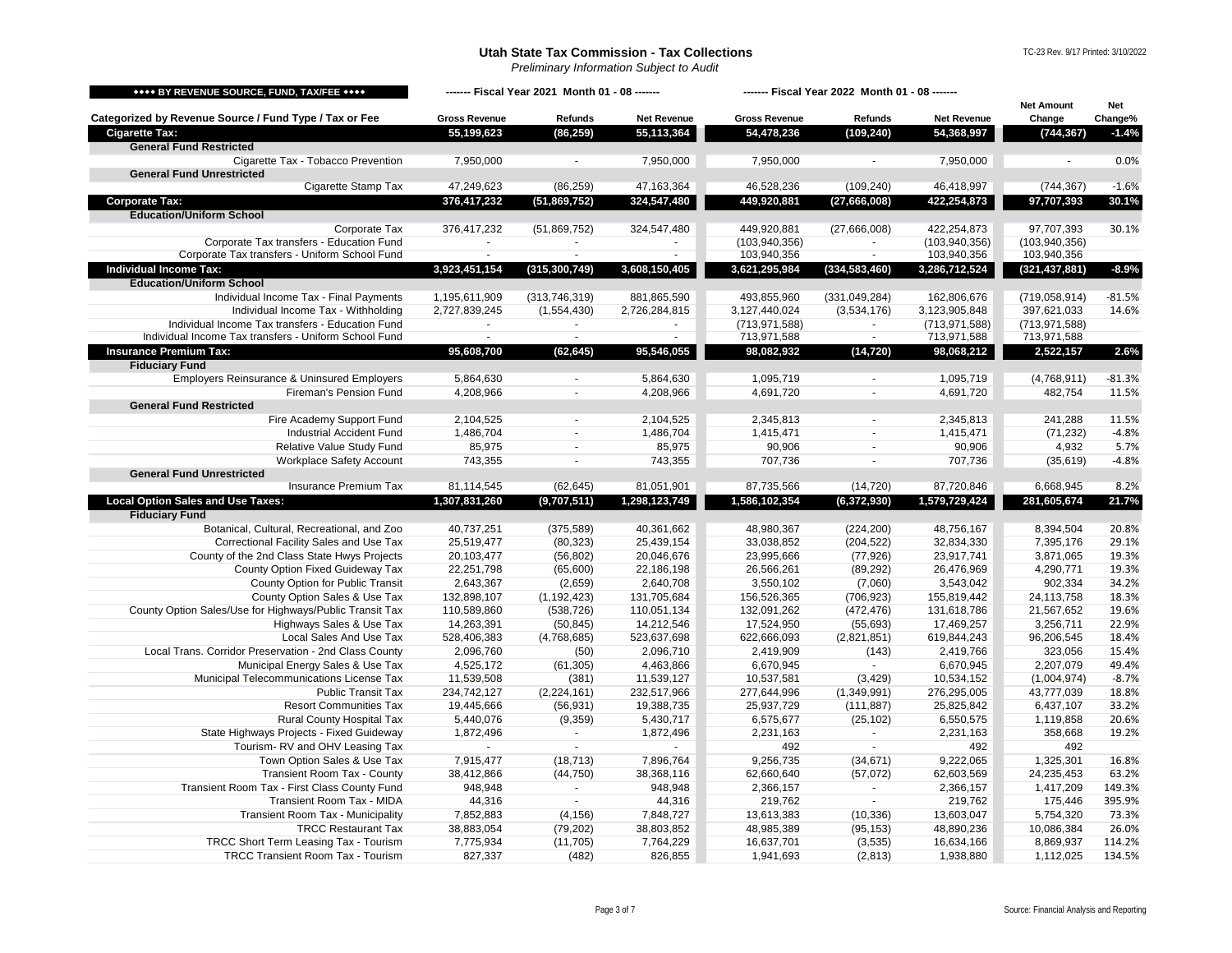<span id="page-3-5"></span><span id="page-3-4"></span><span id="page-3-3"></span><span id="page-3-2"></span><span id="page-3-1"></span><span id="page-3-0"></span>

| **** BY REVENUE SOURCE, FUND, TAX/FEE ****                      | ------- Fiscal Year 2021 Month 01 - 08 ------- |                          |                    | ------- Fiscal Year 2022 Month 01 - 08 ------- |                          |                    |                             |                       |
|-----------------------------------------------------------------|------------------------------------------------|--------------------------|--------------------|------------------------------------------------|--------------------------|--------------------|-----------------------------|-----------------------|
| Categorized by Revenue Source / Fund Type / Tax or Fee          | <b>Gross Revenue</b>                           | Refunds                  | <b>Net Revenue</b> | <b>Gross Revenue</b>                           | Refunds                  | <b>Net Revenue</b> | <b>Net Amount</b><br>Change | <b>Net</b><br>Change% |
| <b>General Fund Restricted</b>                                  |                                                |                          |                    |                                                |                          |                    |                             |                       |
| <b>Homeless Shelter Mitigation</b>                              | 3,018,294                                      |                          | 3,018,294          | 3,541,870                                      |                          | 3,541,870          | 523,575                     | 17.3%                 |
| <b>Special Revenue</b>                                          |                                                |                          |                    |                                                |                          |                    |                             |                       |
| Qualified Emergency Food Agencies Fund                          | 254,168                                        |                          | 254,168            | 254.168                                        |                          | 254,168            |                             | 0.0%                  |
| State Imposed Mass Transit Tax                                  | 3,822,819                                      | (64, 564)                | 3,758,255          | 4,399,047                                      | (18, 564)                | 4,380,483          | 622,227                     | 16.6%                 |
| <b>Transportation Fund</b>                                      |                                                |                          |                    |                                                |                          |                    |                             |                       |
| State Highways Projects - 2nd Class County                      | 50                                             | (100)                    | (50)               | 2,285                                          | (293)                    | 1,992              | 2,042                       |                       |
| State Highways Projects - Public Transit Tax                    | 21,000,198                                     |                          | 21,000,198         | 25,265,113                                     |                          | 25,265,113         | 4,264,915                   | 20.3%                 |
| <b>Local Transportation Corridor Preservation Fee:</b>          | 13,555,537                                     | $\sim$                   | 13,555,537         | 17,083,579                                     | $\overline{\phantom{a}}$ | 17,083,579         | 3,528,042                   | 26.0%                 |
| <b>Fiduciary Fund</b>                                           |                                                |                          |                    |                                                |                          |                    |                             |                       |
| County of the 1st Class State Highways Projects                 | 2,038,261                                      | $\sim$                   | 2,038,261          | 3,405,580                                      | $\sim$                   | 3,405,580          | 1,367,320                   | 67.1%                 |
| Local Trans. Corridor Preservation - 1st Class City             | (4)                                            | $\sim$                   | (4)                | 2                                              | $\blacksquare$           | 2                  | 6                           |                       |
| Local Trans. Corridor Preservation - 1st Class County           |                                                | $\overline{\phantom{a}}$ |                    | 1,300,313                                      | $\blacksquare$           | 1,300,313          | 1,300,313                   |                       |
| Local Transportation Corridor Preservation - MV                 | 11,517,280                                     | $\blacksquare$           | 11,517,280         | 12,377,684                                     | $\blacksquare$           | 12,377,684         | 860,404                     | 7.5%                  |
| <b>Mineral Production Withholding:</b>                          | 12,445,149                                     | (3,859,567)              | 8,585,582          | 24,035,212                                     | (1, 865)                 | 24,033,347         | 15,447,765                  | 179.9%                |
| <b>Education/Uniform School</b>                                 |                                                |                          |                    |                                                |                          |                    |                             |                       |
| Mineral Production Tax Withholding                              | 12,445,149                                     | (3,859,567)              | 8,585,582          | 24,035,212                                     | (1,865)                  | 24,033,347         | 15,447,765                  | 179.9%                |
| <b>Mining Severance Tax:</b>                                    | 8,287,864                                      | b.                       | 8,287,864          | 11,297,781                                     | н                        | 11,297,781         | 3,009,917                   | 36.3%                 |
| <b>General Fund Restricted</b>                                  |                                                |                          |                    |                                                |                          |                    |                             |                       |
| Div. Air Quality - Minerals                                     | $\sim$                                         | $\sim$                   | $\sim$             | 171,511                                        | $\blacksquare$           | 171,511            | 171,511                     |                       |
| Div. Geological Survey Oil, Gas, & Mining - Minerals            |                                                | $\sim$                   |                    | 155,919                                        | $\sim$                   | 155,919            | 155,919                     |                       |
| Div. Oil, Gas, & Mining - Minerals                              |                                                |                          | $\sim$             | 717,228                                        | $\blacksquare$           | 717,228            | 717,228                     |                       |
| Div. Water Quality - Minerals                                   | $\sim$                                         | $\sim$                   | $\overline{a}$     | 24,947                                         | $\sim$                   | 24,947             | 24,947                      |                       |
| <b>General Fund Unrestricted</b>                                |                                                |                          |                    |                                                |                          |                    |                             |                       |
| Mining Severance Tax                                            | 7,509,699                                      |                          | 7,509,699          | 8,177,973                                      |                          | 8,177,973          | 668,274                     | 8.9%                  |
| <b>Special Revenue</b>                                          |                                                |                          |                    |                                                |                          |                    |                             |                       |
| Mining Severance Tax Permanent State Trust Fund                 | 778,165                                        |                          | 778,165            | 2,050,203                                      | $\sim$                   | 2,050,203          | 1,272,037                   | 163.5%                |
| <b>Motor Fuel Tax:</b>                                          | 251,661,261                                    | (1,074,537)              | 250,586,724        | 265,276,605                                    | (589, 481)               | 264,687,124        | 14,100,400                  | 5.6%                  |
| <b>General Fund Restricted</b>                                  |                                                |                          |                    |                                                |                          |                    |                             |                       |
| Boat Fuel Tax                                                   | 3,304,790                                      |                          | 3,304,790          | 3,105,243                                      |                          | 3,105,243          | (199, 547)                  | $-6.0%$               |
| Off Highway Vehicle Fuel Tax                                    | 1,728,202                                      |                          | 1,728,202          | 1,973,559                                      | $\tilde{\phantom{a}}$    | 1,973,559          | 245,357                     | 14.2%                 |
| <b>Transportation Fund</b>                                      |                                                |                          |                    |                                                |                          |                    |                             |                       |
| Motor Fuel Tax                                                  | 246,628,269                                    | (1,074,537)              | 245,553,732        | 260,197,803                                    | (589, 481)               | 259,608,322        | 14,054,589                  | 5.7%                  |
| <b>Motor Vehicle Registration Fees:</b>                         | 105,739,341                                    | P.                       | 105,739,341        | 116,439,239                                    | н                        | 116,439,239        | 10,699,898                  | 10.1%                 |
| <b>General Fund Restricted</b>                                  |                                                |                          |                    |                                                |                          |                    |                             |                       |
| <b>Boat Registration Fees</b>                                   | 832,665                                        |                          | 832,665            | 732,413                                        |                          | 732,413            | (100, 252)                  | $-12.0%$              |
| Motor Vehicle Safety Impact Restricted Account                  | 1,814,445                                      | $\sim$                   | 1,814,445          | 1,933,372                                      | $\sim$                   | 1,933,372          | 118,927                     | 6.6%                  |
| Off Highway Vehicle Registration Fees                           | 4,028,332                                      | $\overline{\phantom{a}}$ | 4,028,332          | 4,772,710                                      | $\sim$                   | 4,772,710          | 744,377                     | 18.5%                 |
| Snowmobile Registration Fees                                    | 294,253                                        | $\sim$                   | 294,253            | 325,787                                        | $\sim$                   | 325,787            | 31,534                      | 10.7%                 |
| <b>Proprietary Fund</b>                                         |                                                |                          |                    |                                                |                          |                    |                             |                       |
| Land Grant Management Fund Registration Fees                    | 33,557                                         | $\overline{\phantom{a}}$ | 33,557             | 36,276                                         | $\sim$                   | 36,276             | 2,719                       | 8.1%                  |
| <b>Transportation Fund</b>                                      |                                                |                          |                    |                                                |                          |                    |                             |                       |
| Motor Vehicle Registration Fees                                 | 37,983,233                                     |                          | 37,983,233         | 43,563,871                                     | $\sim$                   | 43,563,871         | 5,580,639                   | 14.7%                 |
| Motorcycle Safety Fees - Dedicated Credit                       | 201,537                                        |                          | 201,537            | 230,151                                        |                          | 230,151            | 28,614                      | 14.2%                 |
| MV Public Safety for Highway Patrol                             | 1,705,427                                      |                          | 1,705,427          | 1,817,293                                      | $\blacksquare$           | 1,817,293          | 111,867                     | 6.6%                  |
| <b>Transportation Investment Fund</b>                           |                                                |                          |                    |                                                |                          |                    |                             |                       |
| Transportation Inv. Fund - MV Registration Fees                 | 58,845,892                                     |                          | 58,845,892         | 63,027,367                                     |                          | 63,027,367         | 4,181,474                   | 7.1%                  |
| Oil and Gas Conservation Fee:<br><b>General Fund Restricted</b> | 1,606,873                                      | (2,058)                  | 1,604,815          | 4,076,412                                      | (14, 840)                | 4,061,571          | 2,456,756                   | 153.1%                |
| Oil & Gas Conservation Fee                                      | 1,606,873                                      | (2,058)                  | 1,604,815          | 4,076,412                                      | (14, 840)                | 4,061,571          | 2,456,756                   | 153.1%                |
|                                                                 |                                                |                          |                    |                                                |                          |                    |                             |                       |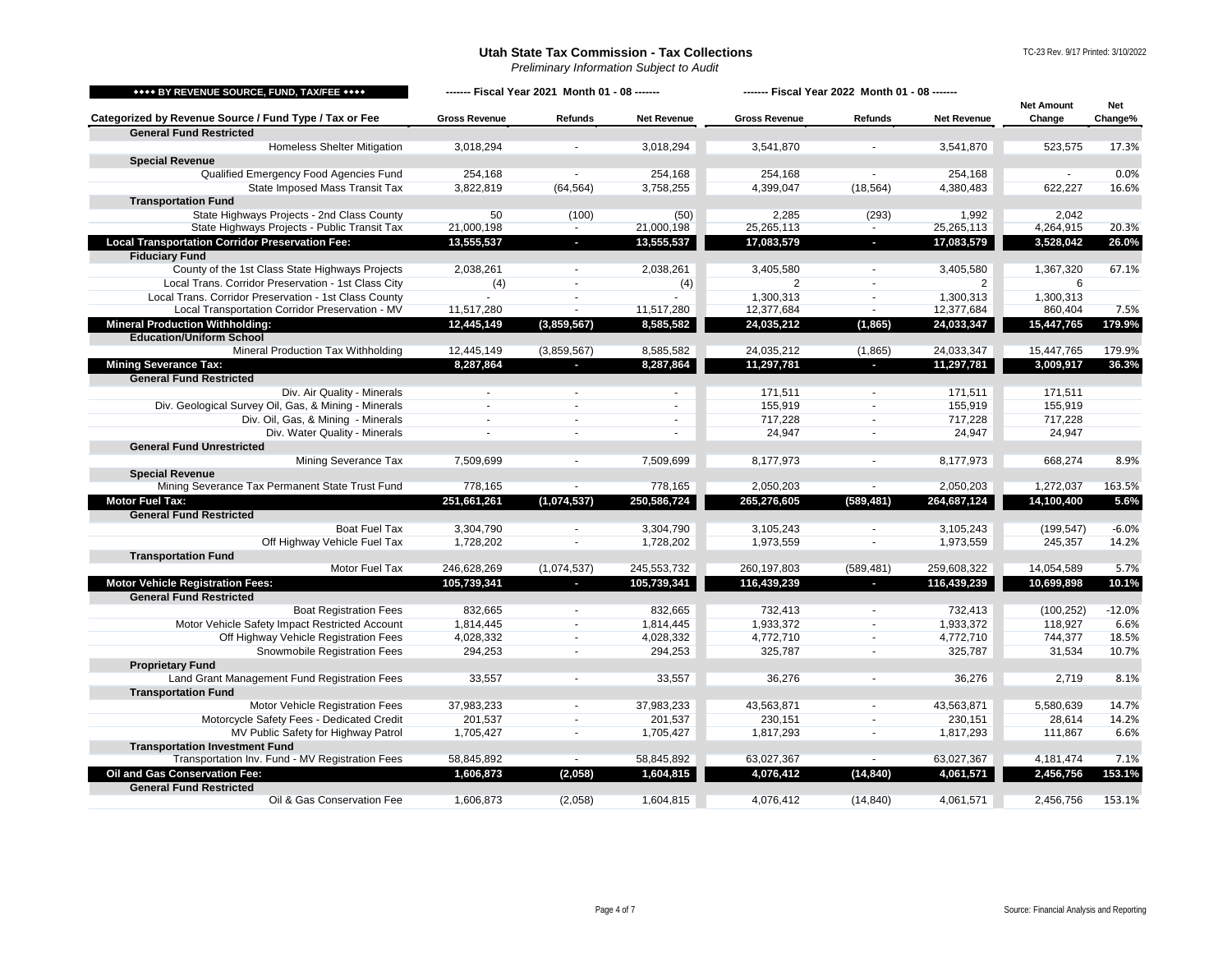<span id="page-4-1"></span><span id="page-4-0"></span>

| **** BY REVENUE SOURCE, FUND, TAX/FEE ****             | ------- Fiscal Year 2021 Month 01 - 08 ------- |                          |                       | ------- Fiscal Year 2022 Month 01 - 08 ------- |                             |                    |                             |                |
|--------------------------------------------------------|------------------------------------------------|--------------------------|-----------------------|------------------------------------------------|-----------------------------|--------------------|-----------------------------|----------------|
| Categorized by Revenue Source / Fund Type / Tax or Fee | <b>Gross Revenue</b>                           | Refunds                  | <b>Net Revenue</b>    | <b>Gross Revenue</b>                           | Refunds                     | <b>Net Revenue</b> | <b>Net Amount</b><br>Change | Net<br>Change% |
| Oil and Gas Severance Tax:                             | 23,091,248                                     | (11, 315, 198)           | 11,776,050            | 55,062,807                                     | (3,830,923)                 | 51,231,884         | 39,455,834                  | 335.1%         |
| <b>General Fund Restricted</b>                         |                                                |                          |                       |                                                |                             |                    |                             |                |
| Div. Air Quality - Oil & Gas                           | $\sim$                                         |                          | $\blacksquare$        | 410,369                                        |                             | 410,369            | 410,369                     |                |
| Div. Geological Survey Oil, Gas, & Mining - Oil & Gas  | $\sim$                                         | $\sim$                   | $\sim$                | 373,063                                        | $\sim$                      | 373,063            | 373,063                     |                |
| Div. Oil, Gas, & Mining - Oil & Gas                    | $\sim$                                         | ä,                       | $\tilde{\phantom{a}}$ | 2,686,052                                      | $\overline{\phantom{a}}$    | 2,686,052          | 2,686,052                   |                |
| Div. Water Quality - Oil & Gas                         | $\blacksquare$                                 | ÷,                       | $\blacksquare$        | 59,690                                         | ÷,                          | 59,690             | 59,690                      |                |
| <b>General Fund Unrestricted</b>                       |                                                |                          |                       |                                                |                             |                    |                             |                |
| Oil & Gas Severance Tax                                | 15,558,856                                     | (11, 315, 198)           | 4,243,658             | 37,597,155                                     | (3,830,923)                 | 33,766,233         | 29,522,575                  | 695.7%         |
| <b>Special Revenue</b>                                 |                                                |                          |                       |                                                |                             |                    |                             |                |
| Oil & Gas Severance Tax Permanent State Trust Fund     | 978,007                                        | $\blacksquare$           | 978,007               | 7,219,336                                      | $\sim$                      | 7,219,336          | 6,241,329                   | 638.2%         |
| Revitalization Fund - Navajo                           | 1,125,000                                      | $\blacksquare$           | 1,125,000             | 1,125,000                                      | $\sim$                      | 1,125,000          |                             | 0.0%           |
| Revitalization Fund - Uintah Basin                     | 5,429,385                                      | $\blacksquare$           | 5,429,385             | 5,592,143                                      | $\sim$                      | 5,592,143          | 162,758                     | 3.0%           |
| Other Motor Vehicle Taxes and Fees:                    | 198,968,820                                    | (0)                      | 198,968,820           | 210,237,975                                    | 3,289                       | 210,241,264        | 11,272,444                  | 5.7%           |
| <b>Clearing</b>                                        |                                                |                          |                       |                                                |                             |                    |                             |                |
| Clearing - VADRS MV                                    | 1,626                                          | (0)                      | 1,626                 | $\sim$                                         | 2,380                       | 2,380              | 754                         | 46.4%          |
| Clearing - VADRS MV Cashiering Payments                | 81                                             |                          | 81                    | 343                                            | $\sim$                      | 343                | 263                         | 325.1%         |
| Clearing - VADRS MV IRP                                | ÷.                                             | ÷                        | $\omega$              | 1,808                                          | $\sim$                      | 1,808              | 1,808                       |                |
| Clearing - VADRS MV Media                              | 78                                             | $\sim$                   | 78                    | 10,386                                         | $\sim$                      | 10,386             | 10,308                      |                |
| Clearing - VADRS MVED                                  | ÷.                                             | ä,                       |                       | 1,216                                          | 909                         | 2,125              | 2,125                       |                |
| <b>Education/Uniform School</b>                        |                                                |                          |                       |                                                |                             |                    |                             |                |
| Driver Education Fees - Dedicated Credits              | 4,541,932                                      |                          | 4,541,932             | 4,633,482                                      |                             | 4,633,482          | 91,550                      | 2.0%           |
| <b>Fiduciary Fund</b>                                  |                                                |                          |                       |                                                |                             |                    |                             |                |
| Collegiate License Plate Fees                          | 709,894                                        | $\sim$                   | 709,894               | 748,532                                        | $\sim$                      | 748,532            | 38,638                      | 5.4%           |
| Motor Vehicle Blindness Prevention Checkoff            | 22,541                                         | $\blacksquare$           | 22,541                | 30,378                                         | $\mathcal{L}_{\mathcal{A}}$ | 30,378             | 7,837                       | 34.8%          |
| <b>MV County Collections</b>                           | 137,620,017                                    | $\blacksquare$           | 137,620,017           | 147,130,435                                    | $\sim$                      | 147,130,435        | 9,510,418                   | 6.9%           |
| Other License Plate and Contributions                  | 85,047                                         | $\sim$                   | 85,047                | 86,138                                         | $\sim$                      | 86,138             | 1,091                       | 1.3%           |
| <b>Tax Commission Suspense</b>                         | 11,017,698                                     | $\sim$                   | 11,017,698            | 13,663,767                                     | $\sim$                      | 13,663,767         | 2,646,069                   | 24.0%          |
| <b>General Fund Restricted</b>                         |                                                |                          |                       |                                                |                             |                    |                             |                |
| <b>Aquatic Invasive Species</b>                        | 460,088                                        | $\sim$                   | 460,088               | 281,750                                        | $\sim$                      | 281,750            | (178, 338)                  | $-38.8%$       |
| <b>Electronic Payments Fee</b>                         | 4,534,845                                      | $\mathbf{r}$             | 4,534,845             | 5,378,100                                      | $\sim$                      | 5,378,100          | 843,254                     | 18.6%          |
| MV Automobile 45-Day Permits                           | 3,593,842                                      | $\blacksquare$           | 3,593,842             | 3,426,849                                      | $\overline{\phantom{a}}$    | 3,426,849          | (166, 992)                  | $-4.6%$        |
| MV Contrib - Emergency Medical Services System         | $\sim$                                         | $\sim$                   |                       | 7,793                                          | $\blacksquare$              | 7,793              | 7,793                       |                |
| MV Contrib - Special Group License Plates              | 445,265                                        | $\omega$                 | 445,265               | 498,043                                        | ä,                          | 498,043            | 52,778                      | 11.9%          |
| MV Contrib - Voluntary Checkoffs                       |                                                | $\mathbf{r}$             | 34,953                | 38,380                                         | ÷.                          | 38,380             | 3,428                       | 9.8%           |
|                                                        | 34,953                                         |                          |                       |                                                |                             |                    |                             |                |
| Other License Plate and Contributions                  | 211,500                                        | $\overline{\phantom{a}}$ | 211,500               | 249,875                                        | $\overline{a}$              | 249,875            | 38,375                      | 18.1%          |
| <b>General Fund Unrestricted</b>                       |                                                |                          |                       |                                                |                             |                    |                             |                |
| County Property Tax Transaction Fees                   | (3,652)                                        | $\blacksquare$           | (3,652)               | (7, 840)                                       | $\blacksquare$              | (7, 840)           | (4, 188)                    |                |
| <b>DUI Impound Fees</b>                                | 1,118,095                                      |                          | 1,118,095             | 1,164,789                                      | ÷,                          | 1,164,789          | 46,694                      | 4.2%           |
| Misc. Dedicated Credits - Other Agencies               | 447,243                                        | $\sim$                   | 447,243               | 400,545                                        | $\sim$                      | 400,545            | (46, 699)                   | $-10.4%$       |
| Misc. Dedicated Credits - Tax Comm.                    | 2,094,315                                      | $\sim$                   | 2,094,315             | 2,454,860                                      | $\blacksquare$              | 2,454,860          | 360,544                     | 17.2%          |
| MV Contrib - Search and Rescue Program                 | $\omega$                                       | $\sim$                   | $\sim$                | 7,793                                          | ÷.                          | 7,793              | 7,793                       |                |
| MV Regist/Plate Fees - Plate, Admin Fee                | 3,192,169                                      | $\sim$                   | 3,192,169             | 3,095,296                                      | $\sim$                      | 3,095,296          | (96, 873)                   | $-3.0%$        |
| <b>MVED Business Regulation Fees</b>                   | 1,127,613                                      | $\blacksquare$           | 1,127,613             | 1,079,329                                      | $\mathcal{L}_{\mathcal{A}}$ | 1,079,329          | (48, 284)                   | $-4.3%$        |
| Other License Plate and Contributions                  | 351                                            |                          | 351                   | 468                                            | ÷,                          | 468                | 117                         | 33.3%          |
| Search and Rescue - Dedicated Credits                  | 356,062                                        | $\sim$                   | 356,062               | 78,618                                         | $\overline{\phantom{a}}$    | 78,618             | (277, 444)                  | $-77.9%$       |
| <b>Special Revenue</b>                                 |                                                |                          |                       |                                                |                             |                    |                             |                |
| Traumatic Head and Spinal Cord Injury Rehab            | 243,141                                        | $\overline{\phantom{a}}$ | 243,141               | 268,088                                        | $\sim$                      | 268,088            | 24,947                      | 10.3%          |
| <b>Transportation Fund</b>                             |                                                |                          |                       |                                                |                             |                    |                             |                |
| <b>DUI Impound Fees</b>                                | 806,087                                        | $\overline{\phantom{a}}$ | 806,087               | 839,401                                        | $\sim$                      | 839,401            | 33,314                      | 4.1%           |
| <b>Motor Carrier Fee</b>                               | 2,396,310                                      |                          | 2,396,310             | 2,445,616                                      | ÷,                          | 2,445,616          | 49,306                      | 2.1%           |
| Motor Vehicle Control Fees                             | 4,424,880                                      | $\blacksquare$           | 4,424,880             | 4,484,939                                      | $\blacksquare$              | 4,484,939          | 60,059                      | 1.4%           |
| Proportional Registration - Highway Use Tax            | 5,523,918                                      | $\blacksquare$           | 5,523,918             | 4,491,126                                      | $\mathcal{L}_{\mathcal{A}}$ | 4,491,126          | (1,032,792)                 | $-18.7%$       |
| <b>Proportional Registration Fees</b>                  | 11,574,900                                     | $\sim$                   | 11,574,900            | 10,648,553                                     | $\sim$                      | 10,648,553         | (926, 347)                  | $-8.0%$        |
| <b>Temporary Permits</b>                               | 144,345                                        | $\sim$                   | 144,345               | 163,080                                        | $\sim$                      | 163,080            | 18,735                      | 13.0%          |
| <b>Uninsured Motorist Fees</b>                         | 2,243,637                                      | $\overline{a}$           | 2,243,637             | 2,436,039                                      | ÷.                          | 2,436,039          | 192,402                     | 8.6%           |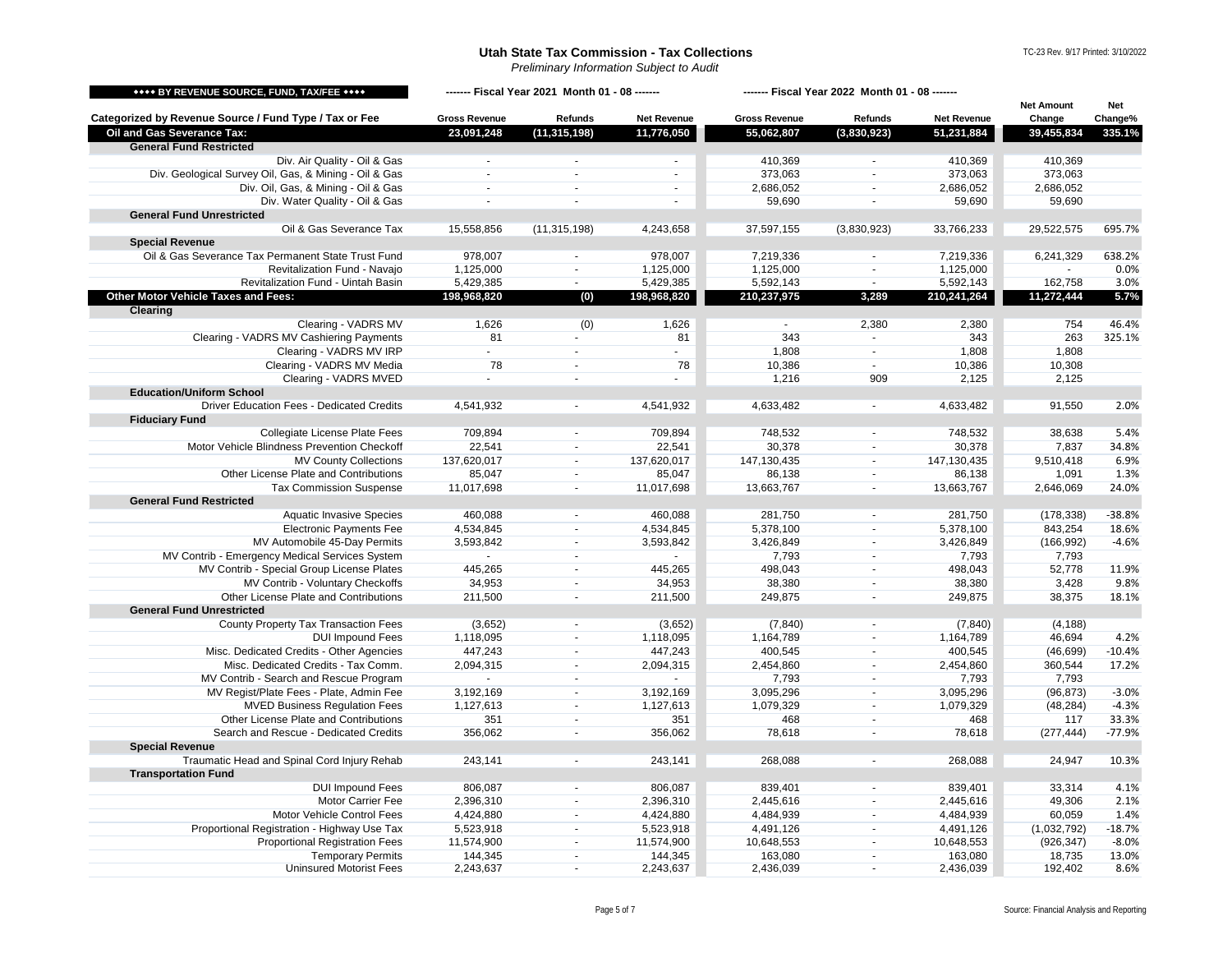<span id="page-5-1"></span><span id="page-5-0"></span>

| **** BY REVENUE SOURCE, FUND, TAX/FEE ****                   | ------- Fiscal Year 2021 Month 01 - 08 ------- |                |                    | ------- Fiscal Year 2022 Month 01 - 08 ------- |                |                    | <b>Net Amount</b> | Net       |
|--------------------------------------------------------------|------------------------------------------------|----------------|--------------------|------------------------------------------------|----------------|--------------------|-------------------|-----------|
| Categorized by Revenue Source / Fund Type / Tax or Fee       | <b>Gross Revenue</b>                           | Refunds        | <b>Net Revenue</b> | <b>Gross Revenue</b>                           | Refunds        | <b>Net Revenue</b> | Change            | Change%   |
| <b>Other Taxes and Fees:</b>                                 | 43,456,469                                     | (3,964,496)    | 39,491,974         | 64,273,276                                     | (3,979,257)    | 60,294,018         | 20,802,045        | 52.7%     |
| <b>Clearing</b>                                              |                                                |                |                    |                                                |                |                    |                   |           |
| Clearing - GenTax ACH                                        | 630,037                                        |                | 630,037            | 2,011,100                                      |                | 2,011,100          | 1,381,062         | 219.2%    |
| Clearing - GenTax Fuels                                      | 1,182,725                                      | (1, 185)       | 1,181,541          | 4,228,615                                      | (175, 267)     | 4,053,348          | 2,871,808         | 243.1%    |
| Clearing - GenTax Media                                      | 46,368                                         | $\mathbf{r}$   | 46,368             | 11,175                                         |                | 11,175             | (35, 193)         | $-75.9%$  |
| Clearing - GenTax Misc.                                      | 73,595                                         | 147            | 73,742             | 44,417                                         | 460            | 44,876             | (28, 866)         | $-39.1%$  |
| Clearing - Insurance Premium                                 | (6,086)                                        | 27,914         | 21,828             | (0)                                            | $\mathbf 0$    | (0)                | (21, 828)         | $-100.0%$ |
| Clearing - MV Regist. Prepayments                            | 32                                             |                | 32                 | 32                                             |                | 32                 |                   | 0.0%      |
| <b>Education/Uniform School</b>                              |                                                |                |                    |                                                |                |                    |                   |           |
| IIT Contributions - Invest More for Education                | 6                                              | $\blacksquare$ | 6                  | $\mathbf{1}$                                   | $\sim$         | $\mathbf{1}$       | (5)               | $-83.3%$  |
| State Transient Room Tax - Hospitality Tourism               | 168,060                                        | $\sim$         | 168,060            | 292,085                                        |                | 292,085            | 124,025           | 73.8%     |
| <b>Fiduciary Fund</b>                                        |                                                |                |                    |                                                |                |                    |                   |           |
| Car & Bus Tax                                                | 6,757,920                                      | $\blacksquare$ | 6,757,920          | 7,344,928                                      | $\sim$         | 7,344,928          | 587,008           | 8.7%      |
| <b>Environmental Assurance Fee</b>                           | 5,014,112                                      | (258, 890)     | 4,755,222          | 6,457,749                                      | (151, 745)     | 6,306,004          | 1,550,782         | 32.6%     |
| Inc. Tax Contributions - Education                           | 20,546                                         | $\sim$         | 20,546             | 16,584                                         | $\sim$         | 16,584             | (3,962)           | $-19.3%$  |
| Inc. Tax Contributions - Election Campaign                   | 60,048                                         | $\blacksquare$ | 60,048             | 40,622                                         | $\blacksquare$ | 40,622             | (19, 426)         | $-32.4%$  |
| Tax Cash Bonds                                               | 48,000                                         | $\sim$         | 48,000             | 21,500                                         |                | 21,500             | (26, 500)         | $-55.2%$  |
| <b>General Fund Restricted</b>                               |                                                |                |                    |                                                |                |                    |                   |           |
| Admin. Allowance Service Charge - Sales Tax & Misc           | 8,525,049                                      | $\sim$         | 8,525,049          | 10,423,547                                     |                | 10,423,547         | 1,898,498         | 22.3%     |
| <b>Commerce Charges</b>                                      | 294,455                                        | $\blacksquare$ | 294,455            | 278,554                                        | $\sim$         | 278,554            | (15, 901)         | $-5.4%$   |
| <b>Court Complex Fees</b>                                    | 2,703,745                                      | $\sim$         | 2,703,745          | 2,634,046                                      | $\mathcal{L}$  | 2,634,046          | (69, 699)         | $-2.6%$   |
| E-Cigarette Substance & Nicotine Product Tax                 | 4,179,145                                      | $\sim$         | 4,179,145          | 11,188,804                                     | 2,142          | 11,190,946         | 7,011,800         | 167.8%    |
| Income Tax Contrib. - Homeless, Children's Organ, Etc.       | 56,041                                         | $\sim$         | 56,041             | 37,972                                         | $\sim$         | 37,972             | (18,069)          | $-32.2%$  |
| Lubricating Oil Fee - Used Oil                               | 403,768                                        | $\sim$         | 403,768            | 379,615                                        | $\sim$         | 379,615            | (24, 153)         | $-6.0%$   |
| <b>General Fund Unrestricted</b>                             |                                                |                |                    |                                                |                |                    |                   |           |
| Cigarette/eCig Licenses & Fees                               | 290                                            | $\blacksquare$ | 290                | 530                                            | $\sim$         | 530                | 240               | 82.8%     |
| County Property Tax Transaction Fees                         | 1,978,243                                      | $\blacksquare$ | 1,978,243          | 1,956,988                                      | $\sim$         | 1,956,988          | (21, 255)         | $-1.1%$   |
| <b>Court Fees</b>                                            | 1,697,647                                      | $\blacksquare$ | 1,697,647          | 1,576,205                                      | $\blacksquare$ | 1,576,205          | (121, 443)        | $-7.2%$   |
| Farm Tool Tax Credit                                         | $\sim$                                         | (59, 294)      | (59, 294)          | $\mathbb{Z}^2$                                 | (8, 232)       | (8, 232)           | 51,062            | $-86.1%$  |
| Federal Revenues & Grants                                    | 252,320                                        | $\mathbf{r}$   | 252,320            | 312,462                                        | $\sim$         | 312,462            | 60,141            | 23.8%     |
| Misc. Dedicated Credits - Electronic Convenience Fees        | 874,121                                        | $\mathbf{r}$   | 874,121            | 873,150                                        | $\sim$         | 873,150            | (971)             | $-0.1%$   |
| Misc. Dedicated Credits - MV Sale of Info                    | 106,914                                        | $\blacksquare$ | 106,914            | 169,231                                        | $\sim$         | 169,231            | 62,316            | 58.3%     |
| Misc. Dedicated Credits - Tax Comm.                          | 22,242                                         | $\sim$         | 22,242             | 25,136                                         | $\sim$         | 25,136             | 2,895             | 13.0%     |
| Other Misc.                                                  | 3,816                                          |                | 3,816              | 77,439                                         |                | 77,439             | 73,623            |           |
| Property Tax Relief Credits - Circuit Breaker                | $\sim$                                         | (3,669,712)    | (3,669,712)        | $\sim$                                         | (3,642,566)    | (3,642,566)        | 27.146            | $-0.7%$   |
| <b>Special Revenue</b>                                       |                                                |                |                    |                                                |                |                    |                   |           |
| Clean Air Fund Contributions                                 | 20,424                                         | $\blacksquare$ | 20,424             | 18,528                                         |                | 18,528             | (1,896)           | $-9.3%$   |
| Misc. Special Revenues                                       | (2,022)                                        | $\blacksquare$ | (2,022)            | 17,849                                         | $\blacksquare$ | 17,849             | 19,870            |           |
| Private Organ Donation Contributions                         | 30,730                                         | $\sim$         | 30,730             | 40,563                                         | $\sim$         | 40,563             | 9,834             | 32.0%     |
| State Transient Room Tax - Outdoor Recreation Infrastructure | 2,745,982                                      | (3, 476)       | 2,742,506          | 4,599,584                                      | (4,050)        | 4,595,534          | 1,853,028         | 67.6%     |
| Suicide Prevention                                           | 19,563                                         | $\blacksquare$ | 19,563             | 13,013                                         |                | 13,013             | (6, 550)          | $-33.5%$  |
| Waste Tire Recycling Fees                                    | 2,644,519                                      | $\blacksquare$ | 2,644,519          | 2,893,847                                      | $\sim$         | 2,893,847          | 249,328           | 9.4%      |
| <b>Transportation Fund</b>                                   |                                                |                |                    |                                                |                |                    |                   |           |
| Motor Vehicle Rental Tax                                     | 2,904,113                                      | $\sim$         | 2,904,113          | 6,287,406                                      |                | 6,287,406          | 3,383,293         | 116.5%    |
| <b>Special Fuel Tax:</b>                                     | 120,129,247                                    | (11, 212, 129) | 108,917,118        | 116,585,306                                    | (7,650,290)    | 108,935,015        | 17,897            | 0.0%      |
| <b>Transportation Fund</b>                                   |                                                |                |                    |                                                |                |                    |                   |           |
| Special Fuel Tax                                             | 119.330.542                                    | (11, 149, 518) | 108.181.024        | 115,696,895                                    | (7,580,534)    | 108.116.361        | (64, 663)         | $-0.1%$   |
| Special Fuel Tax - CNG / LNG                                 | 798,705                                        | (62, 611)      | 736,094            | 888,411                                        | (69, 756)      | 818,654            | 82,560            | 11.2%     |